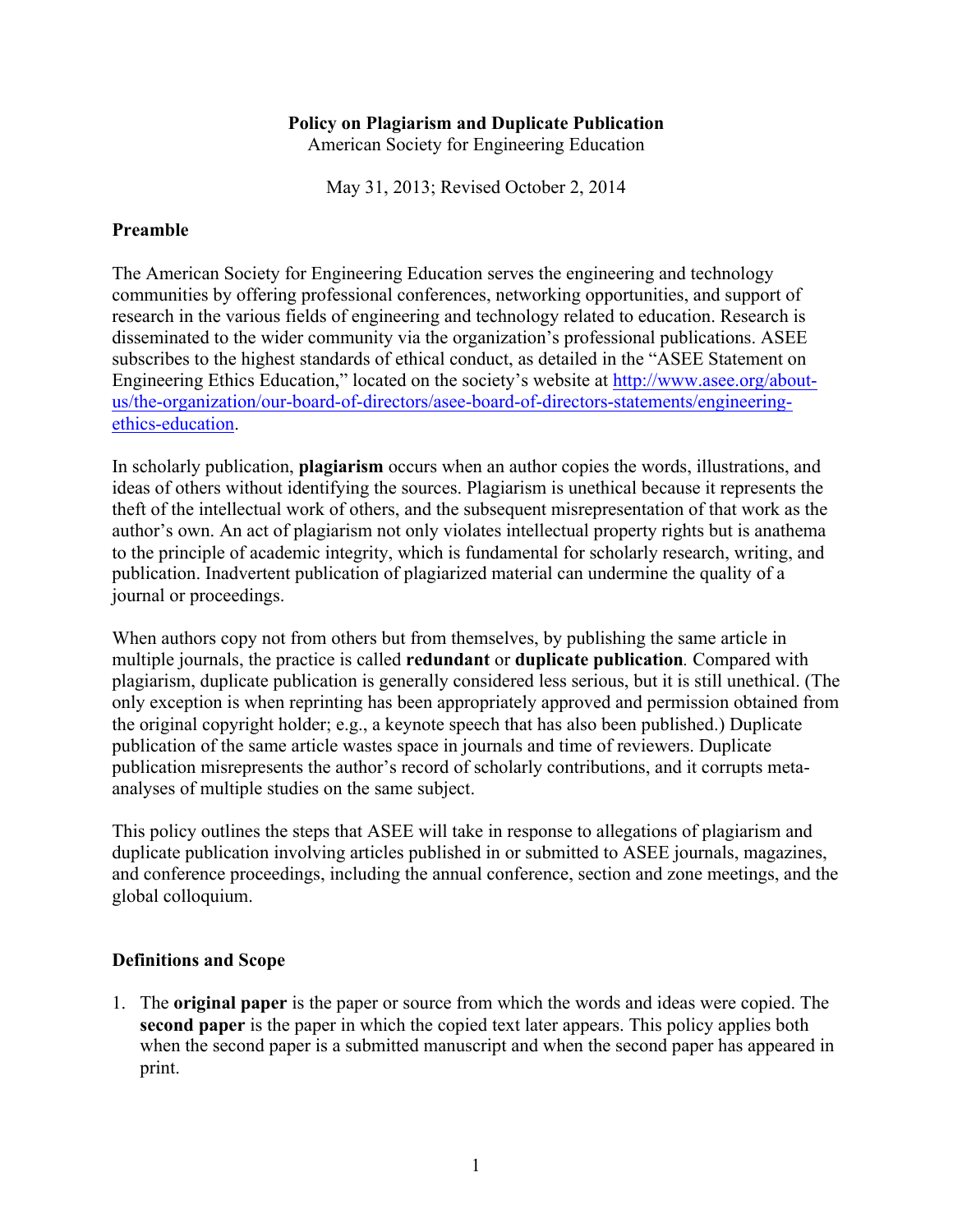- 2. This policy applies when either the original paper or the second paper has appeared in an ASEE publication, or when the second paper has been submitted to an ASEE publication.
- 3. In this policy, the **author** is the author of the second paper. The policy applies with equal force to *all* co-authors of the second paper.
- 4. **Plagiarism** occurs when the second paper copies a significant amount of text from the original paper without proper citation of the source (e.g., beyond "fair use" in copyright law). For this policy, plagiarism requires that the copying be either verbatim or nearly verbatim (with minor insignificant changes) without citing the original source. Whereas other definitions of plagiarism include close paraphrasing from an unattributed source, the strict definition in this policy enables editors to focus on the clearest cases, without expending effort to evaluate whether an instance of paraphrasing constitutes plagiarism. Note that citations are not required for ideas that are well known within the field of the paper.
- 5. **Duplicate publication** occurs when at least one author is in common between the original paper and the second paper.
- 6. For this policy, to qualify as a case of duplicate publication, the original paper must be an article in a peer-reviewed journal or peer-reviewed conference proceedings. When the original paper is on an unreviewed website or in an unreviewed conference proceedings, the submission or publication of the second paper is *not* considered duplicate publication; however, the author must notify the journal editor at time of submission as to where and when the paper was originally published. When the author republishes an original ASEE conference paper in a journal, the author or the journal first must secure a copyright release from ASEE, and the second paper must identify the original source.
- 7. The **Editor-in-Chief** of an ASEE publication is the editor who has ultimate responsibility for that publication. For an ASEE conference proceedings, the overall conference chair fulfills that role.

# **Procedure**

- 1. An allegation of plagiarism or duplicate publication must be made by the initiator—who might be either a reviewer or reader—in writing. The allegation must include all relevant evidence, such as the original sources, and must be addressed to the Editor-in-Chief of the appropriate ASEE publication.
- 2. Within 14 calendar days, the Editor-in-Chief will review the allegation. If the Editor-in-Chief concurs that the allegation represents a potential instance of plagiarism or serious duplicate publication, the Editor-in-Chief will refer the allegation to an ad hoc investigation committee. If the Editor-in-Chief and the Executive Director of ASEE agree that the allegation represents duplicate publication of substantially less than 50% of the original or second paper, the Editor-in-Chief will request a correction from the author; if the author does not respond in writing within 30 calendar days, this process will continue.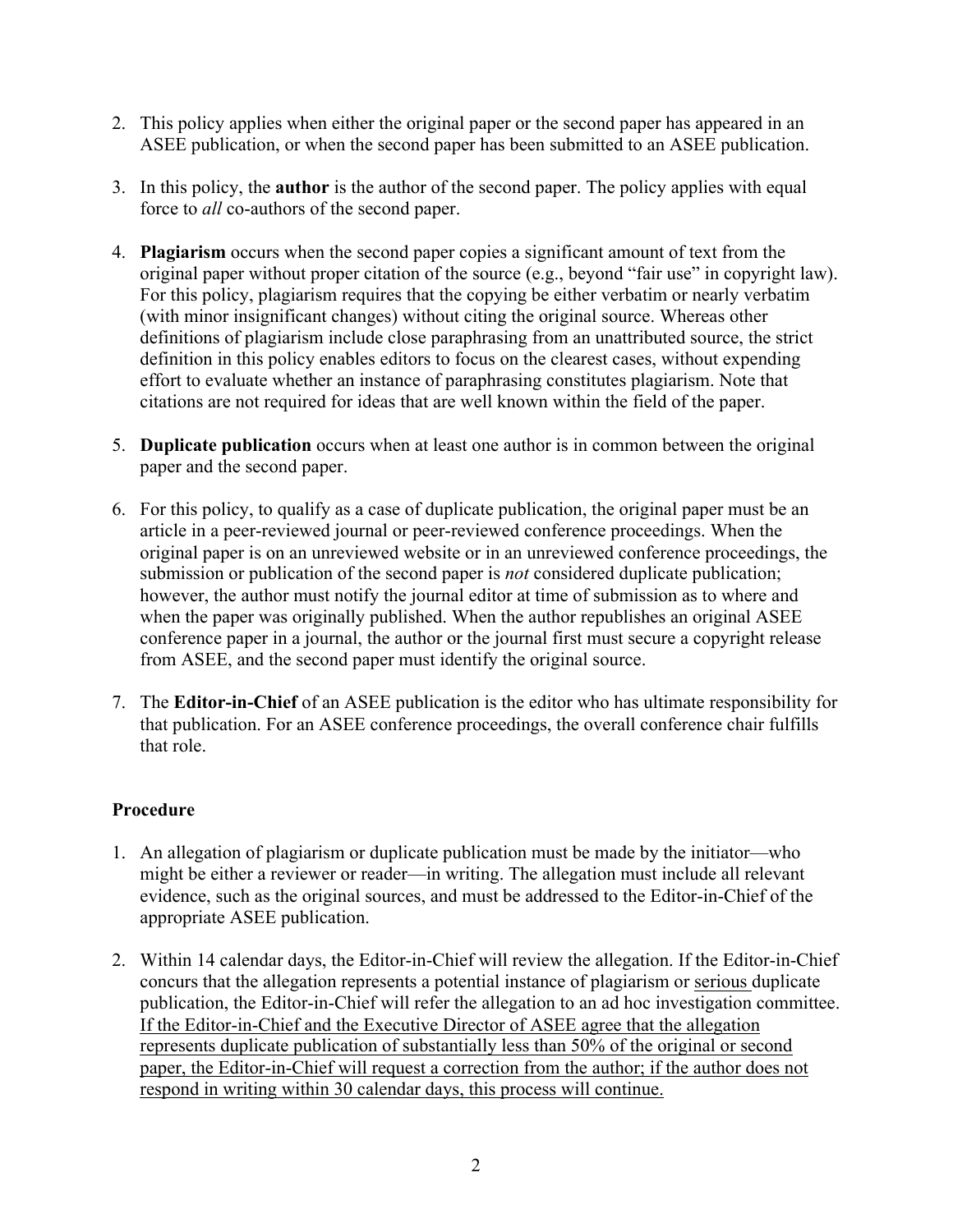- 3. The ad hoc investigation committee will be appointed by the Executive Director of ASEE. That committee will include an editor or associate editor from an ASEE publication who is not involved with the allegation and three other appropriate members whose expertise includes the subject matter of the papers named in the allegation.
- 4. The investigation committee will evaluate the written evidence and report its findings to the Editor-in-Chief within 30 days. If the committee finds clear and convincing evidence that plagiarism or duplicate publication has occurred, the report will recommend an appropriate sanction (see below).
- 5. If the allegation is not dismissed, the Editor-in-Chief will immediately forward the investigation committee's report to each author of the second paper, inviting each to respond in writing within 30 days. The Editor-in-Chief may ask each author to describe the various roles of each co-author concerning the incident.
- 6. Within 14 days of receiving all of the authors' responses, or after the 30 day response period has elapsed, the Editor-in-Chief will decide to either accept the recommended sanction or modify it as appropriate. The Editor-in-Chief will deliver the decision to the author, coauthors, and the investigation committee in writing.
- 7. If the second paper has multiple authors, the Editor-in-Chief may choose different sanctions for different authors, depending on their roles in the preparation of the second paper.
- 8. For each author who is at an academic institution, the Editor-in-Chief will send copies of the evidence, the investigation committee's report, and the sanction notification to the research integrity officer (RIO) of the author's institution. If the institution has no RIO, the Editor-in-Chief will notify the institution's academic vice president or equivalent administrator.
- 9. The author may appeal the decision of the Editor-in-Chief to the Executive Director of ASEE, in writing, within 30 days. Upon reviewing the evidence, the Executive Director may reduce the severity of the sanction, but may not increase the sanction. The Executive Director will then convey the decision on the appeal to the author and the institution's RIO. The Executive Director's decision is final.

## **Sanctions**

1. **Extensive cases.** A plagiarism case is considered extensive if more than 50% of the original paper is plagiarized, or more than 50% of the second paper represents plagiarized material. In this case, all of the author's manuscripts currently under review by ASEE journals and conferences will be immediately rejected. In addition, the author will be prohibited from publication in ASEE publications for three to five years. If the second paper appeared in an ASEE journal or conference, a notice of plagiarism will be printed where appropriate.